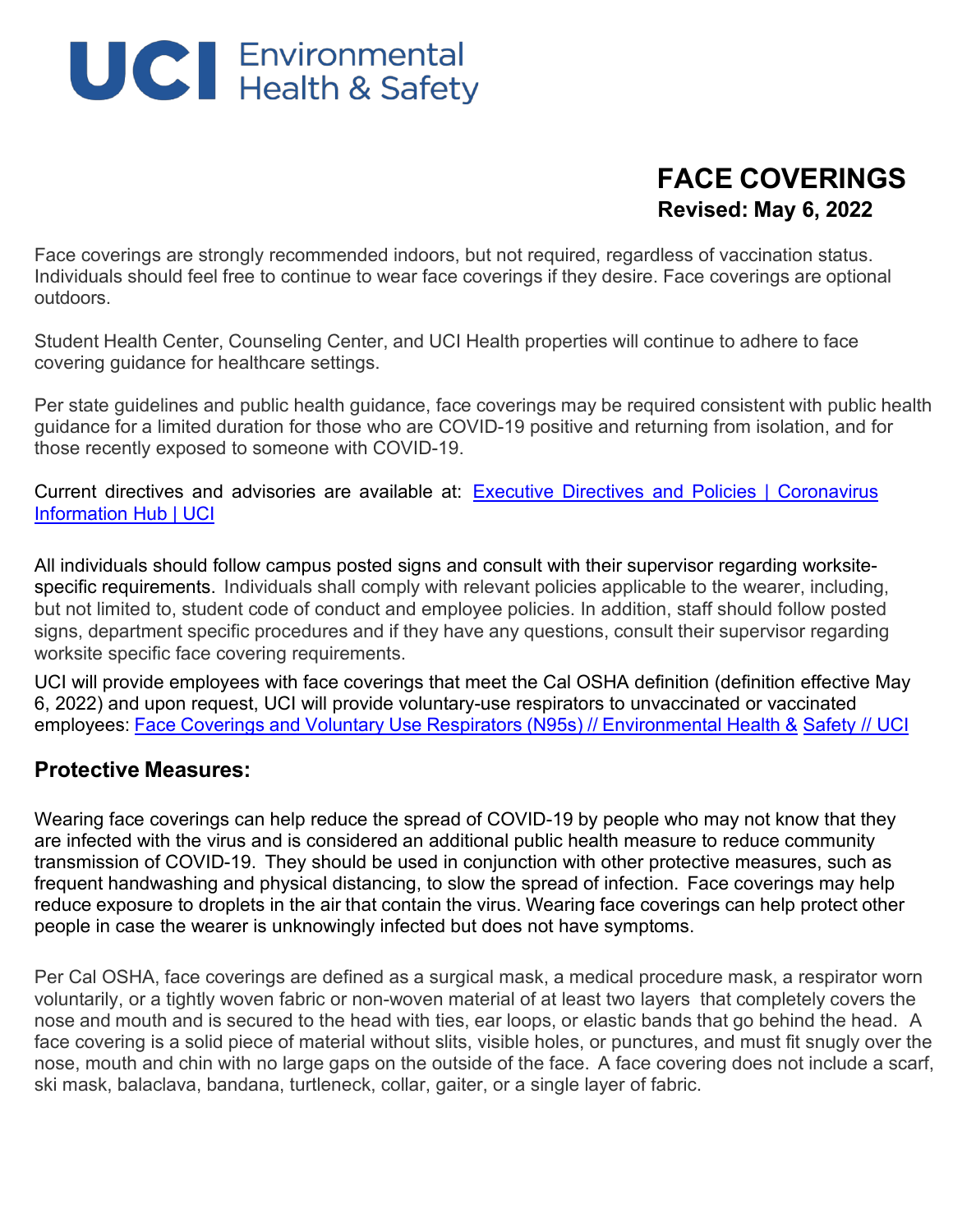Face coverings must comply with relevant policies applicable to the wearer, including, but not limited to student code of conduct and employee policies.

Face coverings, if worn properly, help greatly reduce the risk of spreading COVID-19. Wearing face coverings, increasing ventilation indoors, and wearing respiratory protection decreases the spread of COVID-19, but are most effective when used in combination.

In conjunction with these control measures, remember to follow these best practices for infection control:

- Stay at home if you feel sick
- Wash your hands frequently [\(proper hand hygiene\)](https://www.cdc.gov/handwashing/when-how-handwashing.html)
- Avoid touching your face
- Clean and disinfect frequently touched surfaces (doorknobs, keyboards, desktops, copiers, refrigerator handles, phones, headsets, etc.)

## **How to Wear, Remove, and Clean a Face Covering:**

#### **To wear:**

- Perform hand hygiene before handling the face covering
- Make sure it fits snugly over the nose, mouth, and chin with no large gaps on the outside of the face.
- Secure the face covering with ties, ear loops, or tie it behind the head
- Make sure hands are clean if any adjustments are needed

### **To remove all types of face coverings:**

- Perform hand hygiene before removing the face covering
- Carefully remove the face covering by loosening the ties or ear loops
- Do not touch eyes, nose, and mouth when removing face covering
- If reusing the face covering, place it in a clean bag or container to be stored until it can be reused
- Immediately wash hands after removing face covering

## **Cleaning instructions and frequency:**

- If reusing a face covering, when soiled or dirty, wash using a washing machine.
- If a washing machine is not available, wash the face covering in the sink with very warm water and detergent.
- The frequency of washing is dependent on frequency of use; it is recommended that the face covering be washed at least daily per CDC guidelines.
- Wash items as appropriate to the cloth material or in accordance with the manufacturer's instructions.
- If possible, launder items using the warmest appropriate water setting and dry completely before storage and reuse.
- Store clean cloth face covering in a clean bag or container until it can be reused.
- Clean containers used to store used or dirty face coverings prior to reuse.

For more information about face coverings, refer to the [CDC](https://www.cdc.gov/coronavirus/2019-ncov/prevent-getting-sick/diy-cloth-face-coverings.html) and to the [California Department](https://www.cdph.ca.gov/Programs/OPA/Pages/NR20-128.aspx) of Public